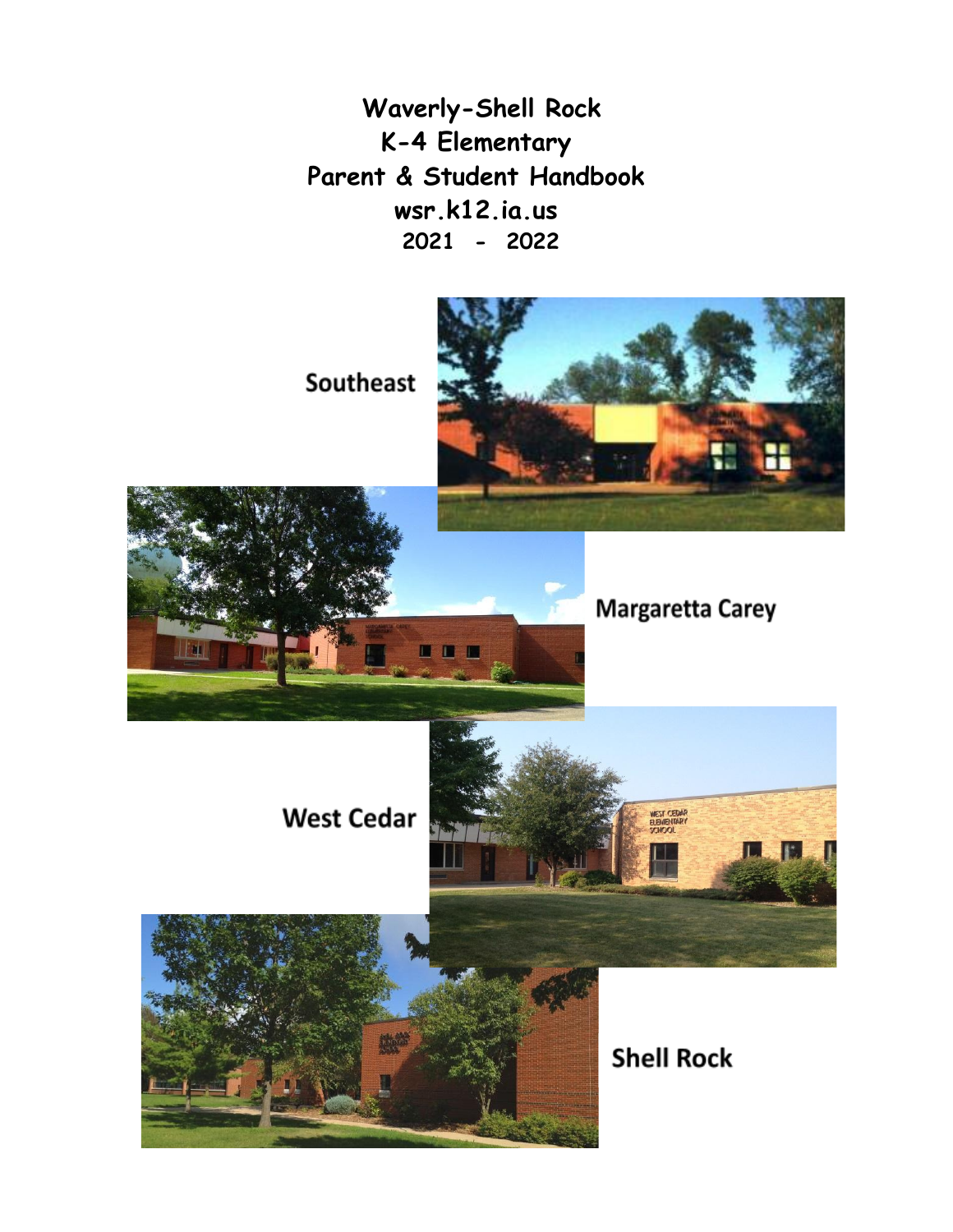#### **Board of Education**

Mrs. Kelly Flege, President Mr. Dennis Epley, Vice President Mrs. Joan Loew, Secretary/Treasurer Mrs. Corrie Ramige Mrs. Kerri VanEe Mrs. Alisha Jensen Mr. Ed Klamfoth, Superintendent

#### **Shell Rock School - Phone 885-4311**

Mrs. Micky Bahlmann, Principal Mrs. Megan Borrett, Secretary Mrs. Kara Miner, Preschool Mrs. Stephannie Pierce, 2nd Mrs. Staci Bruns, Kdg. Mrs. Karli Hermsen, 3rd Mrs. Lisa Johnston, 1st Mr. Seth McGrane, 4th

#### **Southeast School - Phone 352-3582**

Mrs. Christi Lines, Principal Mrs. Angela Gaede, Secretary Mrs. Cassie McCaslin, Kdg. Mrs. Sally Kittleson, 3rd Mrs. Laura Willms - Kdg. Miss Sarah Briggs - 3rd Mrs. Katie Coughlin, 1st Miss Jessa Thorn, 4th Mrs. Leanne Tucker, 2nd

#### **Margaretta Carey School - Phone 352-2855**

Mrs. Sarah Block, Kdg. Mrs. Stephanie Angell, 2nd Miss Sarah McGregor, Kdg. Mrs. Abbi Grapp, 3rd Mrs. Joanna Heyer, 1st Mrs. Sarah Kramer, 3rd Mrs. Kacy Lee, 1st Mrs. BreAnna Berger, 4th Mrs. Sharon Chesnut, 2nd Mrs. Katie McGrane, 4th

#### **West Cedar School- Phone 352-2754**

Mrs. Christi Lines, Principal Mrs. Andrea Stoelk, Secretary Miss Nicole Eick, Kdg. Mrs. Jessica Meier, 2nd Mr. Marty Wurth, Kdg. Mrs. Debbie Holst, 3rd Mrs. Sara Nuss, 1st Mrs. Becca Elsamiller, 3rd Mrs. Christine Troyer, 1st Mrs. Jess Heying, 4th Mrs. Danielle Larimer, 2nd Mrs. Stacy Carignan, 4th



Mrs. Buttjer, 1st Mrs. Sherburne, 2nd-3rd-4th

Mrs. Micky Bahlmann, Principal Mrs. Jean Kampman, Secretary Miss Sarah Walker, 4th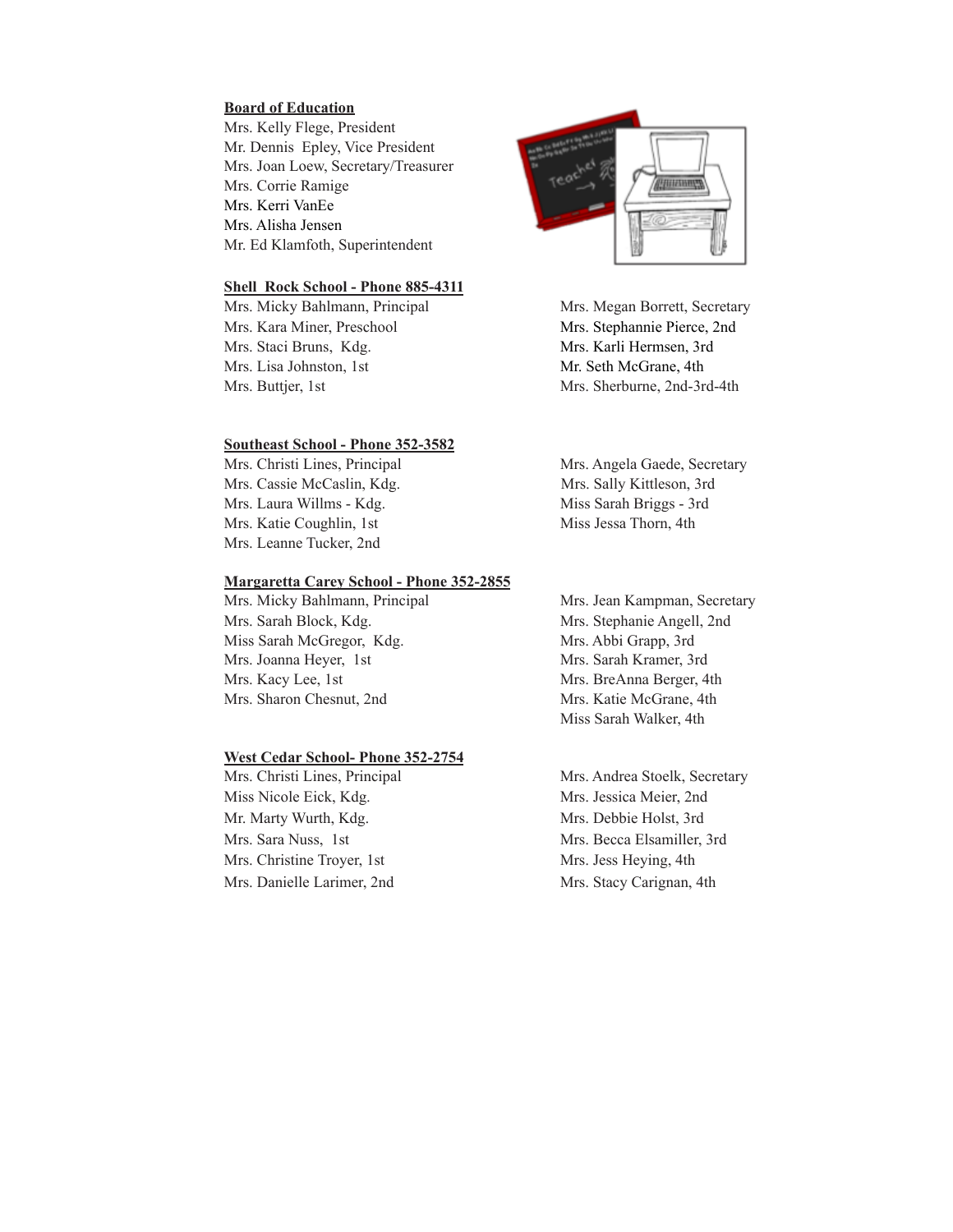# **SPECIAL AREA TEACHERS**

| $Art -$                    | Mrs. Angie Steuer                          |
|----------------------------|--------------------------------------------|
| Elementary Counselors -    | Mts. Tonya Poppe - Southeast, West Cedar   |
|                            | Mrs. Amber Kuntz - Carey, Shell Rock       |
| Elementary Social Worker - | Mrs. Jenna Haglund                         |
| K-4 Media -                | Mrs. Lyndsi Luck                           |
| Physical Education-        | Mrs. Nikki Wilkinson - Shell Rock, WC      |
|                            | Mr. Cal Twait - Carey, Southeast           |
| School Nurse -             | Mrs. Jaime Robbins, R.N.                   |
| Title I Reading -          | Mrs. Christina Steiert - Shell Rock        |
|                            | Mrs. Allison Frazell - Carey, St. Paul's   |
|                            | Mrs. Kelly Goeke - Southeast               |
| Remedial Reading -         | Mrs. Angie Van Kley - West Cedar           |
| Vocal Music -              | Mrs. Erika Benschoter, Mrs. Rachael Nelson |
| TAG Program -              | Mrs. Jennifer Rewerts, Mrs. Angie Van Kley |
| Special Education -        | Mrs. Jessica Davis- Carey                  |
|                            | Miss Abbi Staack - Carey                   |
|                            | Miss Lydia Smith - Carey                   |
|                            | Mrs. LeAnna Vincent - Shell Rock           |
|                            | Mrs. Hillary Smith - Shell Rock            |
|                            | Mrs. Hailey Molstead - Shell Rock          |
|                            | Miss Jordan Scribner - Southeast           |
|                            | Mrs. Jillian Zaputil-Erickson - Southeast  |
|                            | Mrs. Heather Obermier - West Cedar         |
|                            | Mrs. Deb Sand - West Cedar                 |
|                            |                                            |

### **W-SR COMMUNITY SCHOOLS MISSION STATEMENT Our mission is to create a passion for learning that will sustain students for a lifetime.**

# **ELEMENTARY CURRICULUM**

WSR has adopted the Iowa Core Curriculum. Details may be found at <https://www.educateiowa.gov/iowacore>.

### **Homeless Youth and Children**

If your family lives in any of the following situations:

- In a shelter, motel, vehicle, or campground
- On the street
- In an abandoned building, trailer, or other inadequate accommodations, or
- Doubled up with friends or relatives because you cannot find or afford housing

Then, your preschool-aged and school-aged children have certain rights or protections under the McKinney-Vento Homeless Education Assistance Act.

For more information, please contact: Katie Johnston, Mckinney Vitro/Homeless Coordinator katie.johnston@wsr.k12.ia.u[s](mailto:donita.dettmer@wsr.k12.ia.us) 319-352-3630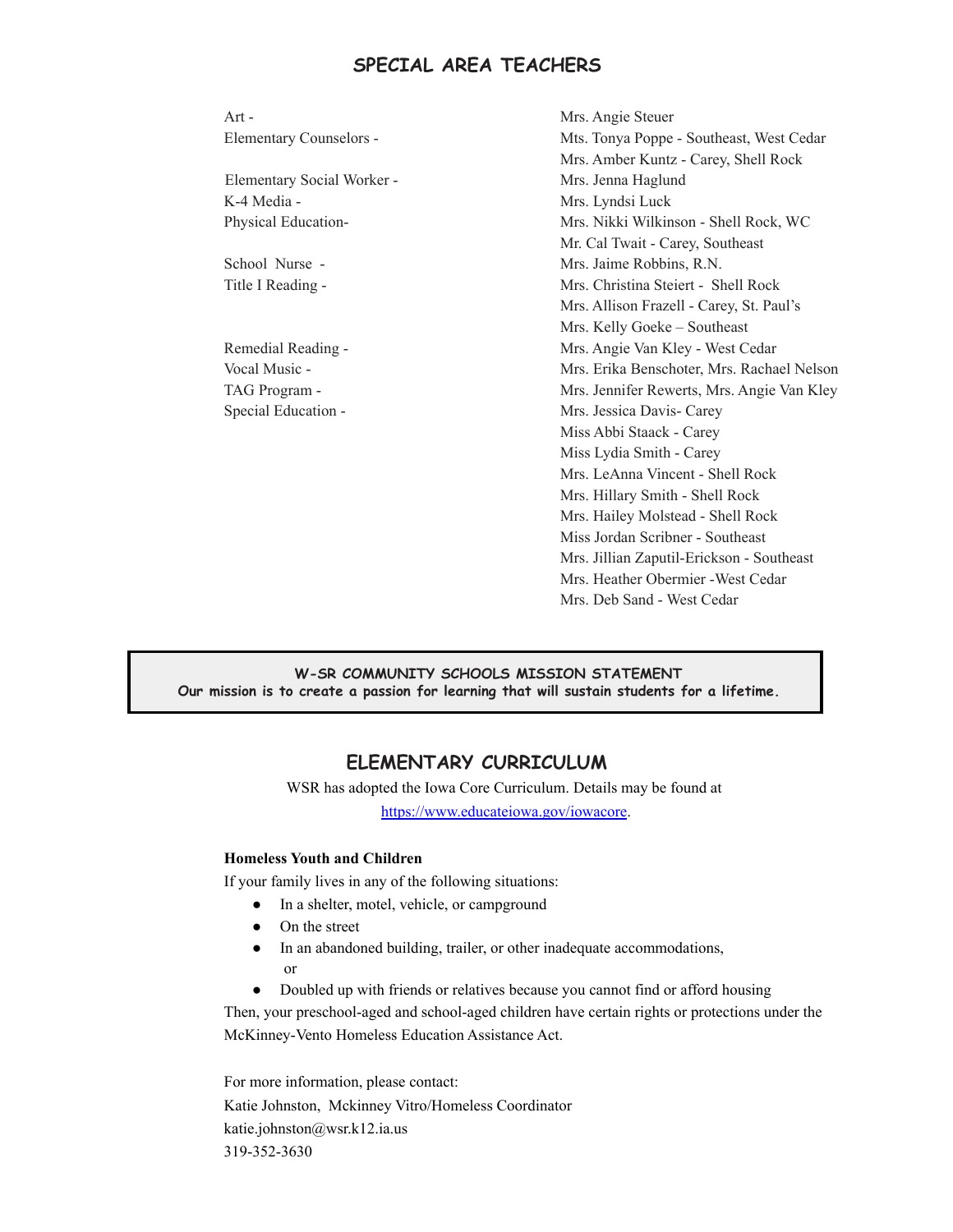## **Activity Classes**

All elementary students are involved in art, music, and physical education classes. These classes help the child develop into a well-rounded individual. Sensitivity and creativity are encouraged during art and music classes, and physical education classes work on everything from motor skills to group activities. **All PK-4 students must have gym shoes for use in physical education classes at all elementary buildings. All K-4 students should wear appropriate clothing for physical activity.**



## **Title I and Special Education Classes**

The Title I Program is available in qualifying schools for students having difficulty with reading. Title I teachers provide additional instruction that is coordinated with the regular classroom reading program. The main goal of special education classes is to place students in the least restrictive environment to meet the educational needs of the student.

## **WHAT ARE THEY TALKING ABOUT?**

If you are a sports fanatic, you know that a RBI means runs batted in, TD means touchdown and KO means knock out. You might have dealt with the IRS at some point in your life, or maybe you've had a CBC done at a hospital lab. Several professions often use initials to describe programs or procedures used on a frequent basis. Education is no exception. As a matter of fact, it seems that educators use more than their fair share of abbreviations during conversations. Rest assured, we aren't talking a different language, but we are talking about school programs. Below is a listing of some things teachers might talk about during parent-teacher-student conferences. Sometimes we take for granted that parents know what we are talking about, but if you don't understand something, please don't hesitate to have us clarify!

#### **TEACHER TALK GLOSSARY:**

- **IEP** Individualized Education Program, given to students with specific learning needs
- **FAST -** Formative Assessment System for Teachers
- **ESSA** Every Student Succeeds Act, a set of Federal laws and regulations that schools need to follow intended to improve student achievement.
- **AEA** Area Education Agencies, regional centers in the state that support local school districts.
- **TAG** Talented and Gifted
- **ELI –** Early Learning Initiative
- **EDM-** Every Day Math
- **PLC-** Professional Learning Community
- **CCC** Center for the Collaborative Classroom Literacy Curriculum

The list could go on and on. Just remember that there is no way that we expect you to know all of these, but if we mention them at conferences, make sure you have us explain what we are talking about!

### **STUDENT DRESS**

We take pride in the appearance of our students. Our students' dress reflects the quality of this school. Pupils are expected to come to school looking neat and clean and dressed in a manner that is accepted as being in good taste.

Clothing, which exposes the stomach, back, or any undergarments, will not be allowed. Students wearing shorts or skirts shorter than fingertip in length may be asked to change to something more suitable for school. The inseam on shorts can vary greatly, therefore, we ask parents to use "fingertip length" as a guideline for school wear.

Clothing promoting alcohol, drugs, violence, or gangs is not allowed. Pupils may be asked to return home to make necessary changes in their appearance or attire. Hats, ball caps, and handkerchief style bandanas (full or head-band) may not be worn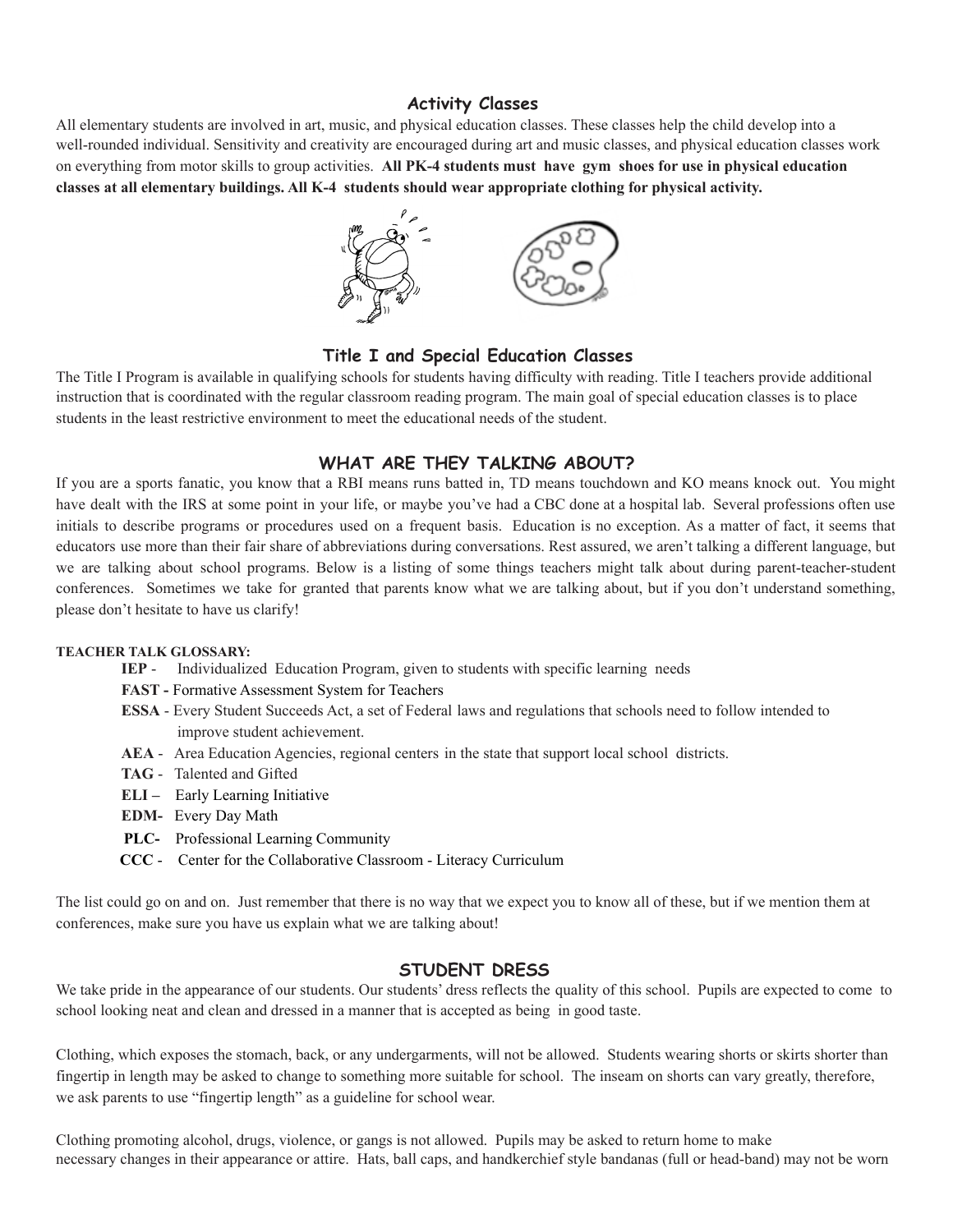inside the school by any students. Chains clipped to wallets or belt loops can damage or get hooked on furniture and are therefore not allowed in our building.

## **INVITATIONS/BALLOON/FLOWER DELIVERY**

We ask that party invitations, balloons, flowers and other special deliveries are not made to students at school during the school day. These items may be distracting in the classroom; may cause hurt feelings, and they may also be difficult for students to manage when trying to take them home. Special consideration should also be given when students are attending an after school party. Gifts should be such that they can be kept discreetly in a locker or book bag. Thank you for your cooperation.

## **SUPPLIES - Teachers may send home lists of additional supplies needed in their specific classrooms.**

All students, PK-4, need boots, caps, snow pants, and gloves for winter recess. All belongings should be labeled with your child's first and last name. Please check the lost and found department occasionally at your child's school.

## **SCHOOL HOURS**

| Waverly Elementary Schools: | K-4th $8:25$ a.m. $-3:10$ p.m. (Wed. $8:25-2:00$ )  |
|-----------------------------|-----------------------------------------------------|
| Shell Rock Elementary:      | PK-4th $8:05$ a.m. $-2:50$ p.m. (Wed. $8:05-1:45$ ) |

Students are counted tardy if they arrive at school five minutes after school starts. For safety reasons all children should go home immediately after school.

### **It is important that all K-4 Students arrive at school on time.**

For information from the District General Calendar, visit the district web site: <http://www.wsr.k12.ia.us>

Waverly-Shell Rock has four elementary centers. The building and the grades which they house are as follows: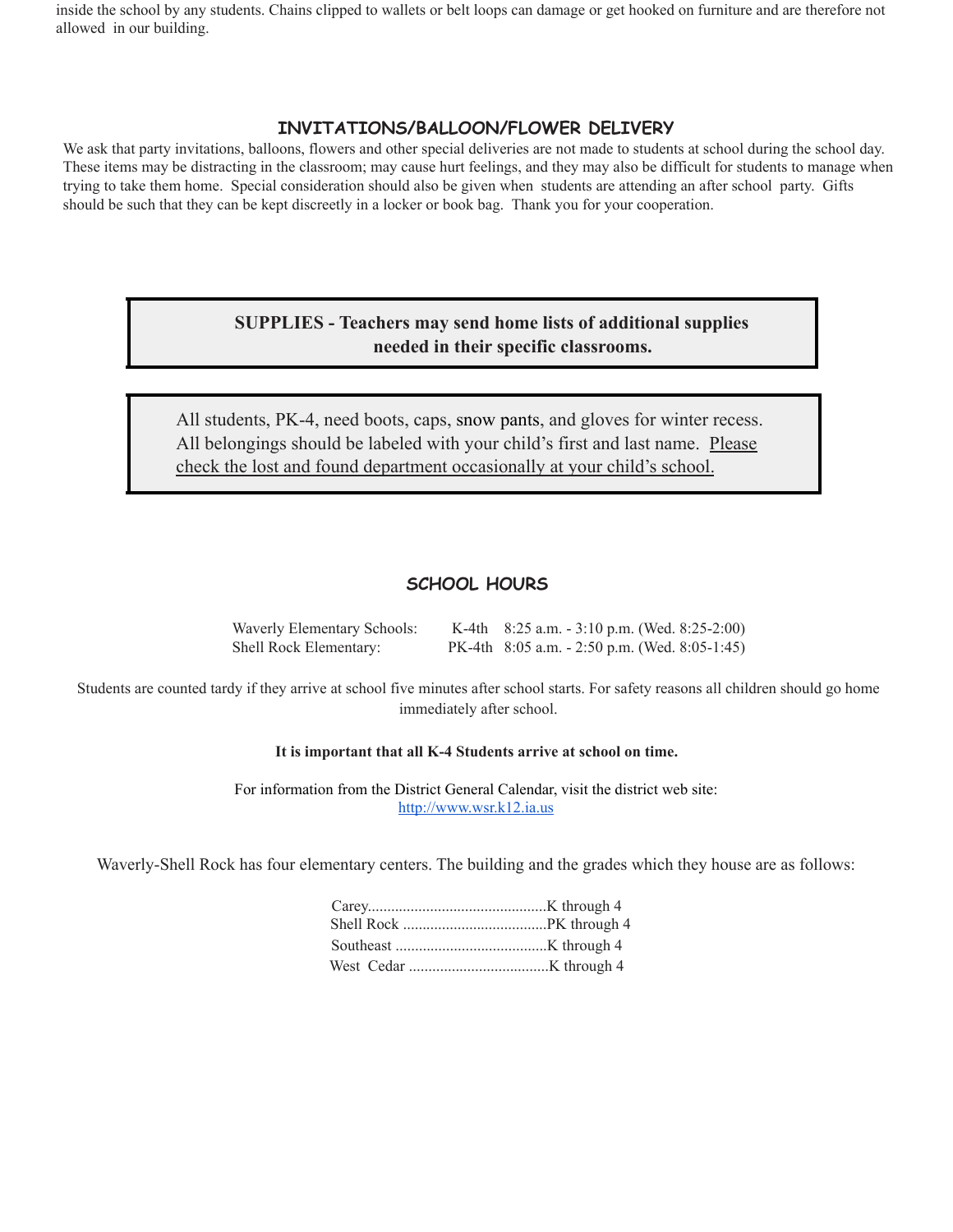## **Building Assignment for K- 4 Students in Waverly:**

Upon initial enrollment, students will be assigned to attendance centers. District bus service allows us to balance class sizes with an effective transfer system. Additional sections of a grade level may be added to a K-4 building to accommodate an increase in student enrollment, which may necessitate moving students to a new building.

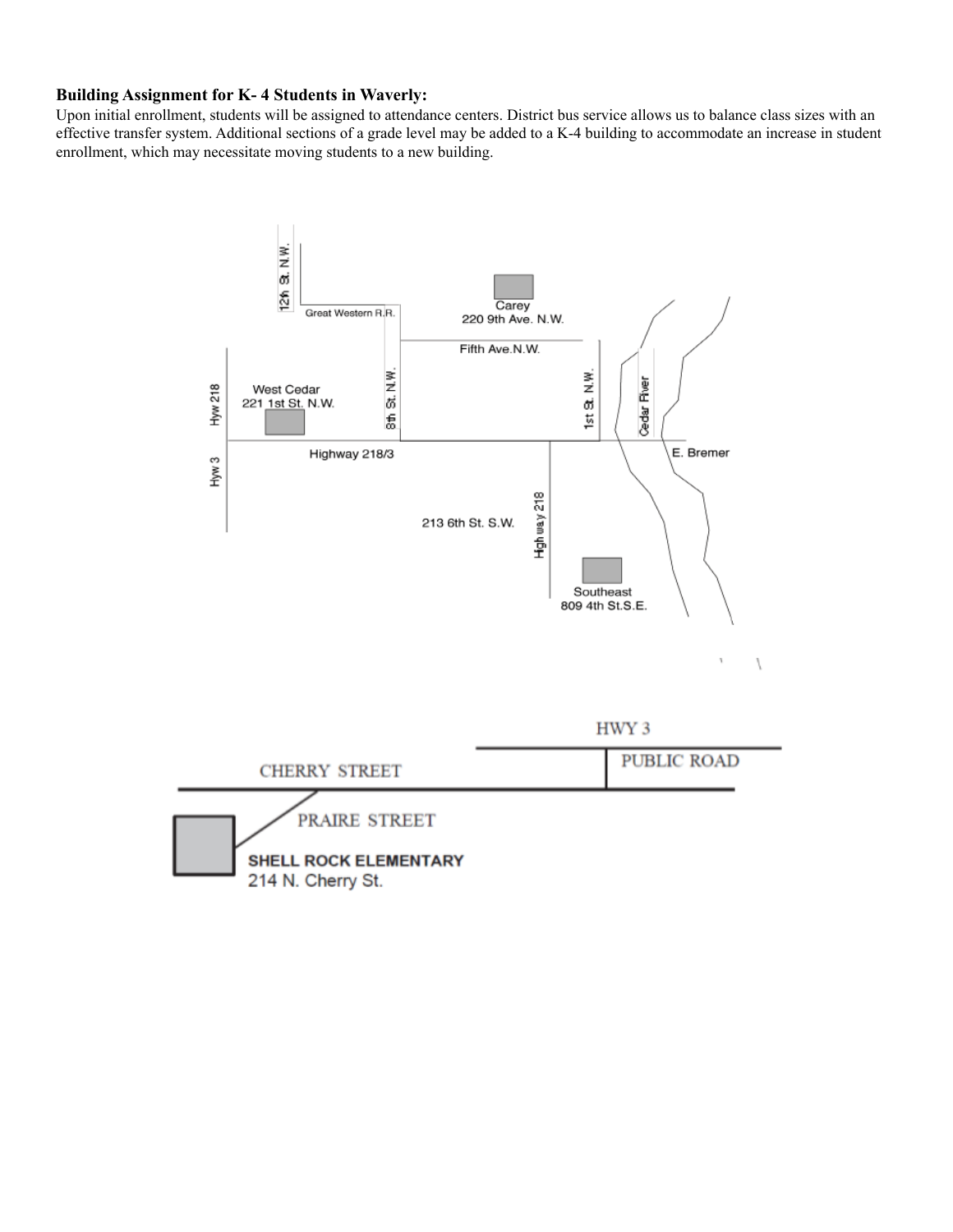## **LUNCH PROGRAM**

A nutritious lunch is available for those who wish to take part. Hot lunches will be transported to elementary buildings. Parents can now write one check and the amounts will be withdrawn from that family account. Barcoded lunch cards will be kept by the classroom teacher to lessen the chance of losing them. Cold lunches should be adequately marked with proper identification.

Mid-morning or mid-afternoon milk is available. All Elementary Schools offer a breakfast program. To apply for assistance, please contact the school or go to the school website [www.wsr.k12.ia.us.](http://www.wsr.k12.ia.us)

#### **Negative Lunch Policy**

When an elementary school student account reaches -\$20.00 the student will not receive a meal from the school. If a student has a negative balance of -\$20.00 or more, but has cash in hand, they may purchase a meal, as long as their money in hand covers the entire cost of the meal. When the student has a negative balance of less than -\$20.00, the student may return to the lunch program.

Lunch monitors and teachers will assist in addressing any students they feel are not eating a meal or struggling with abnormal hunger in their classrooms. The food service director, principal and school nurse will assist in addressing community efforts to assist families with hunger, such as the backpack program, summer feeding sites, WIC, Food Bank, etc.

Negative balance communication will continue through Infinite Campus, with a different reminder email for parents at \$0.00, -\$10.00, and -\$20.00.

## **SCHOOL HEALTH PROGRAM**

Waverly-Shell Rock has a full-time school nurse, whose schedule rotates among all schools, but is on call to any school in case of accident or emergency situations. As part of her duties, she monitors immunization records of all students. Height, weight, and vision of students is checked annually. Students are required to have a physical examination before kindergarten and 9th grade.

W-SR board policy and local area doctors consider the following symptoms suggestive of a communicable disease: fever (100) degrees or more), sore throat, nasal or ear drainage, nausea and vomiting, skin rash, inflamed eyes, skin lesions suggestive of scabies or impetigo, or headache. Parents are urged to keep all children at home when these symptoms are present. Children should be "fever free" for 24 hours before returning to school.

Before giving your child medication (prescription or over-the counter), a consent form must be signed by parent and doctor. These forms are available from your doctor or school office. All medication must be in the original or prescription bottle. This is our way of protecting your child and making sure he or she receives the proper medication at the proper time. Children should not be allowed to carry their own medications to and from school.

### **SOLICITING**

When students are involved in outside school fund-raising activities, we ask that they not solicit funds from teachers and staff members during school hours.

## **CHANGE OF ADDRESS**

All changes of address, phone numbers, email, etc. should be reported to the school.

### **TORNADO PROTECTION**

When tornado warnings are in effect, the administration shall determine whether pupils will be dismissed or held. Pupils generally are safer in a supervised school building with tornado stations than they would be walking home or riding a school bus on the road. Furthermore, there is no assurance that parents will be at home to receive young children. Each building will conduct tornado drills regularly. Areas within each building have been designated as shelter areas.

## **SCHOOL CANCELLATION SNOW OR OTHER EMERGENCIES**

If it becomes necessary to delay, dismiss, or cancel classes during the winter due to snow, ice, etc., the school will make the announcement over Radio Stations KWAY (FM 99.3 for direct programming or AM 1470). Once buses leave, students waiting for a ride will return inside the building and wait for their parents in the office.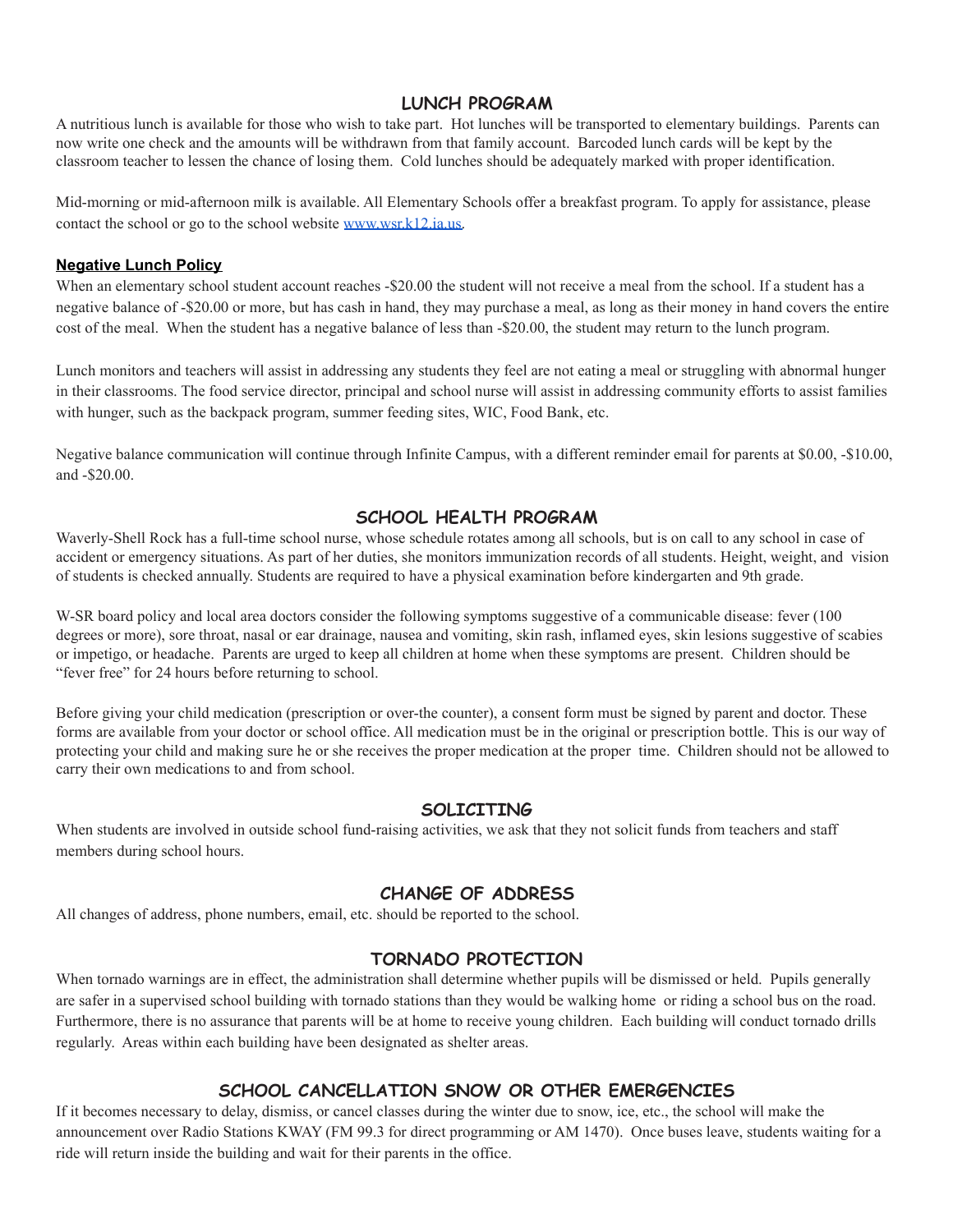# **EARLY DISMISSAL SUGGESTIONS**

We are concerned about sending children home in cases of storms or other emergencies before the school day is over. We fear that parents will not always be home and doors could be locked. If you have reason for similar concern, especially if you have younger children, please make arrangements for such an emergency (whether your child lives in town or rides the bus).

You can do several things such as:

- 1. Instruct your child as to where he should go if school is dismissed early for emergencies.
- 2. Instruct relatives, friends, or neighbors at whose house you expect your child to stop.
- 3. Instruct other brothers, sisters or friend's children to take custody of the younger child whether in town or on the bus route.

Parents will be contacted when buses are using hard surfaced roads only.

## **MORE INFORMATION TO PARENTS**

#### *Please note:Parent visits are being suspended during the COVID restrictions. We look forward to lifting this restriction when it is appropriate to do so.*

Parents are most welcome and are encouraged to visit classes. Classroom visits afford one of the best means to gain information about the educational program and to observe their children's performance in a classroom learning situation. To make the visits most worthwhile, the school suggests that parents should make their classroom visits after the first two weeks and before the last two weeks of the school year. Please contact your child's teacher to check the schedule and make arrangements prior to your visit. Stop in the office before you visit the classroom. Parents may be accommodated for school lunch and are welcome to see the lunch program in operation. Please notify the school office by 8:45 a.m. on the day you would like to eat school lunch.

Please no party invitations at school

## **STUDENT RECORDS**

W-SR School Board recognizes the importance of maintaining student records and preserving their confidentiality. Parents or eligible students have the right to:

- 
- 1. Inspect and review educational records
- 2. Request an amendment of the educational records
- 3. Consent to disclosure of personally identifiable information in educational records
- 4. File a complaint with U.S. Department of Education regarding alleged noncompliance with the law
- 5. Obtain a copy of the records policy
- 6. Withdraw students' directory information from general release

A copy of the complete policy, Student Record Access, may be found in the district policy No. 506.1.

# **CHILD CUSTODY**

In most cases, when parents are divorced, both Mom and Dad continue to have equal rights where their children are concerned. If you have a court order that limits the rights of one parent in matters such as custody or visitation, please bring a copy to the office. Unless your court order is on file with us, we must provide equal rights to both parents.

# **AEA SUPPORT SERVICES**

Central Rivers AEA provides speech and hearing services, psychologist and social worker support, and occupational and physical therapy services, as well as educational consultation. If you have questions about any of these services, please contact your principal.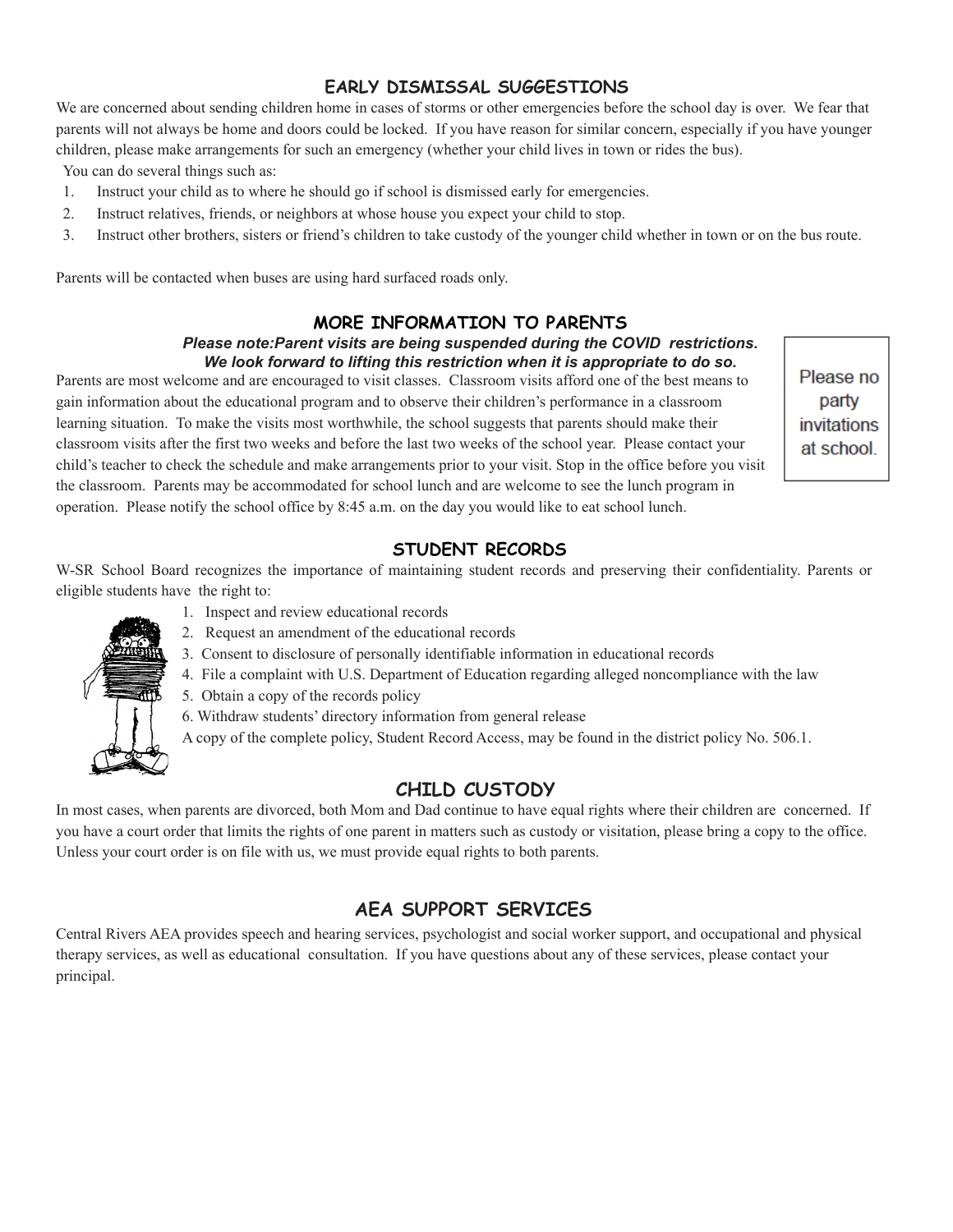## **LIABILITY**

Waverly-Shell Rock Schools belong to you and your neighbors, the people who support and pay for them. Unfortunately, occasional vandalism may occur. People who damage school property may be held liable for those damages, according to state law. In the case of minor children, their parents are liable.

## **BOOK RENTAL AND SERVICES**

Our school operates on a book rental plan. Workbooks and other consumable materials are purchased from this fee. All textbooks will be furnished by the school with no charge for ordinary wear other than a rental fee. Students are expected to care for books. Cost of lost or damaged books will be charged to the students.

### **ATTENDANCE**

Coming to school every day is very important in all grades. Please do not keep a child home except for illness or some other important reason. Waverly town children should not come to school before 8:20 a.m., and Shell Rock town children should not come to school before 8:00 a.m. unless they have some special work with a teacher. If the number of tardies or absences is such that the student's education becomes negatively affected, the following process will be put into effect. After each step, it will be determined whether or not attendance has improved. If attendance does improve, the process will end at that point:

- 
- 1. The teacher will visit with the parent and share concerns regarding attendance.

2. The principal or counselor will contact the parent, learn more about the reason for the attendance problem, and together with the parent determine a plan to reduce the number of tardies or absences.

3. A letter will be sent to the parent documenting the first two contacts and explain the need for improved attendance.

4. The principal, counselor, or school social worker will contact the parent to provide support and to assist the parent in making sure the child is attending school regularly.

5. A second letter will be sent informing the parent that the county attorney will be contacted if attendance does not improve.

6. The county attorney will be contacted.

In order to provide for the safety of students, parents are requested to call the school when your son or daughter is absent. It is requested that calls be made between 8:00 a.m. and 9:00 a.m. If a student is absent and a call has not been received by 9:00 a.m., the school office will call the parent. This policy is to insure that both home and school know the student's location. When you find it advisable to keep your child home, please send a note with him/her when they return to school giving the reason for the absence. We would appreciate knowing about a prolonged absence, and if the nurse can be of assistance, please let us know.

### **REPORTING-CONFERENCES**

Report cards indicating pupil progress are sent home at the end of each trimester. Parent-teacher conferences are scheduled at the end of the first and second trimester. Other conferences may be requested as needed by either the teacher or parent. These conferences are to be a two-way exchange of information to discuss the educational development of the individual child.

### **RECESS**

Recess is an integral part of the school day, the same as any other scheduled activity, and every child should participate except when excused by a doctor, school nurse, or the parent.

## **VOLUNTEERS**

A volunteer can perform non-teaching duties involving supervision and assistance to the teacher to enable them to better perform their teaching duties. Any person who is responsible, dependable and cares about children, and would work under the direction of a classroom teacher, can be a volunteer. If you want to be a volunteer, contact the principal for further information.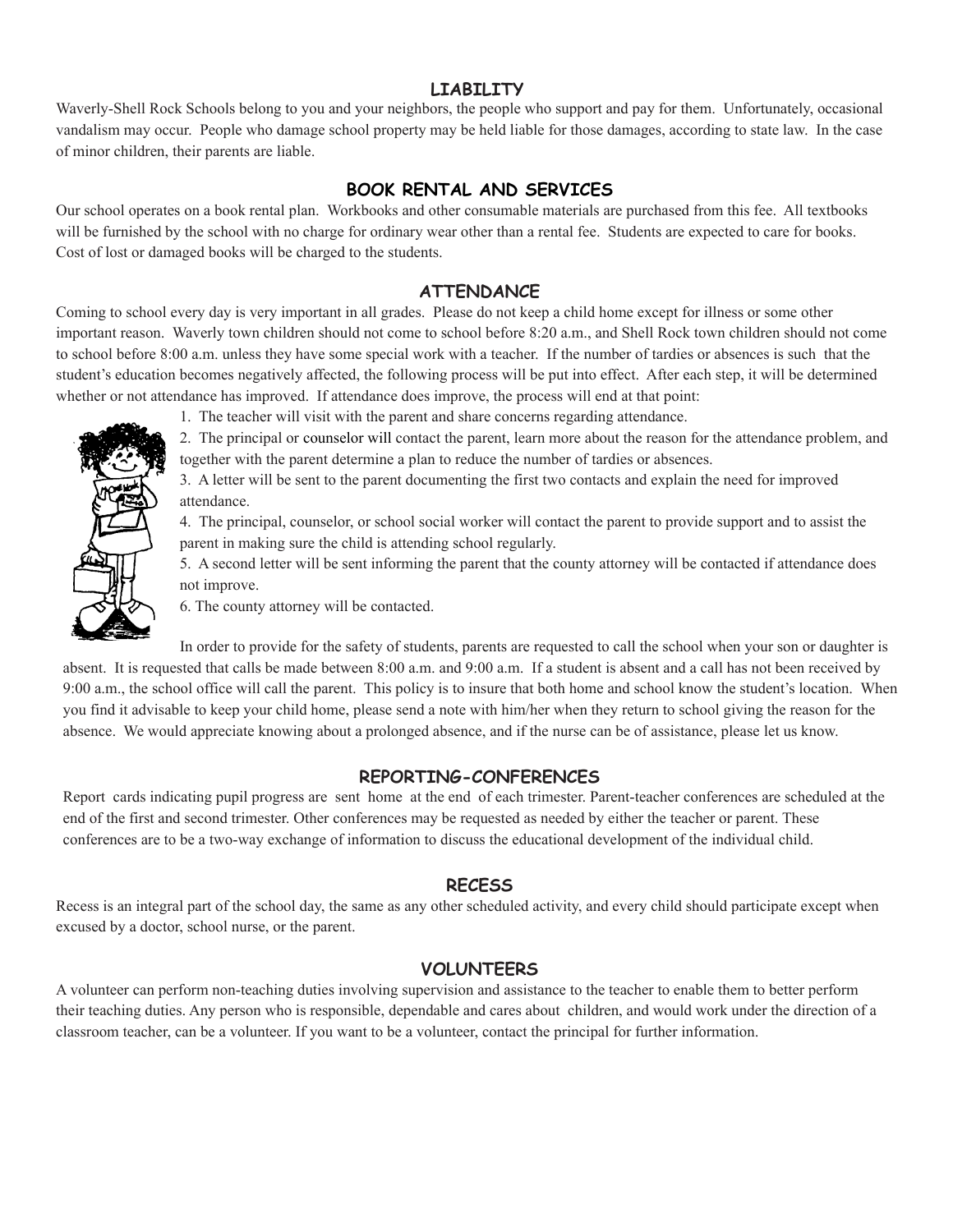# **ELEMENTARY SCHOOL COUNSELING**

Our counseling program offers preventive measures through classroom lessons. Small groups offer students support by peers with similar concerns. Individual counseling is also available for students to help them develop a better understanding of self and others and to set personal goals.

## **PLUS PROGRAM**

W-SR schools employ teachers to provide gifted education classes to elementary students. These teachers work with all K-4 students in the regular classroom setting. Identified students will be provided a differentiated program based on their individual needs.

## **DISCIPLINE POLICY**

Each elementary school has its own discipline policy to insure the safety and conduct of its students. All buildings encourage good citizenship and respecting the rights of other students. Please contact your building level administrator if you have any questions regarding a specific building discipline policy.

# **ACTIVITY ATTENDANCE**

We welcome our elementary students as spectators at our activity events. We do expect that they come to be spectators and behave in an appropriate manner while at events. Please review proper behavior rules with your student before sending them to activity functions. Younger children should be accompanied by an older, responsible person, preferably a parent. Failure to follow rules may result in not being able to attend future activities.

## **Football Games:**

1. It is strongly suggested that all children be accompanied by a responsible adult when attending football games. Student safety and consideration for other spectators attending the game must be considered.

- 2. Students will view that game from the bleachers.
- 3. Students are not allowed to sit on the top row of bleachers.
- 4. Spitting or throwing things will not be tolerated. Balls and other play equipment are not to be brought to the game.
- 5. Students are to remain on the home side, with the exception of using the concession or restroom area.
- 6. Students who cannot follow rules will be asked to leave. Admission will not be refunded.

## **Gymnasium Activities**

Students will be expected to be seated with their parents or in the elementary/junior high student section. Students should not cross under baskets or be on the playing surface at any time.

# **ABUSE OF STUDENTS BY DISTRICT EMPLOYEES**

Physical or sexual abuse of students, including inappropriate and intentional sexual behavior by employees, will not be tolerated. The school district will respond promptly to allegations of abuse of students by school district employees by investigating or arranging the investigation of an allegation. The school district has appointed a Level I investigator and alternate Level I investigator. The Level I investigator is the building's principal. The alternate Level I investigator is the district's superintendent. A copy of the complete policy, Abuse of Students by School District Employees, including investigation procedures, may be found in district policy book No. 402.3.

## **CORPORAL PUNISHMENT**

State law forbids school employees from using corporal punishment against any student. Certain actions by school employees are not considered corporal punishment. Additionally, school employees may use "reasonable and necessary force, not designed or intended to cause pain" to do certain things, such as prevent harm to persons or property. State law also places limits on school employees' abilities to restrain or confine and detain any student. The law limits why, how, where, and for how long a school employee may restrain or confine and detain a child. If a child is restrained or confined and detained, the school must maintain documentation and must provide certain types of notice to the child's parent. If you have any questions about this state law, please contact your school. The complete text of the law and additional information is available on the Iowa Department of Education's web site: [educateiowa.gov](http://educateiowa.gov/).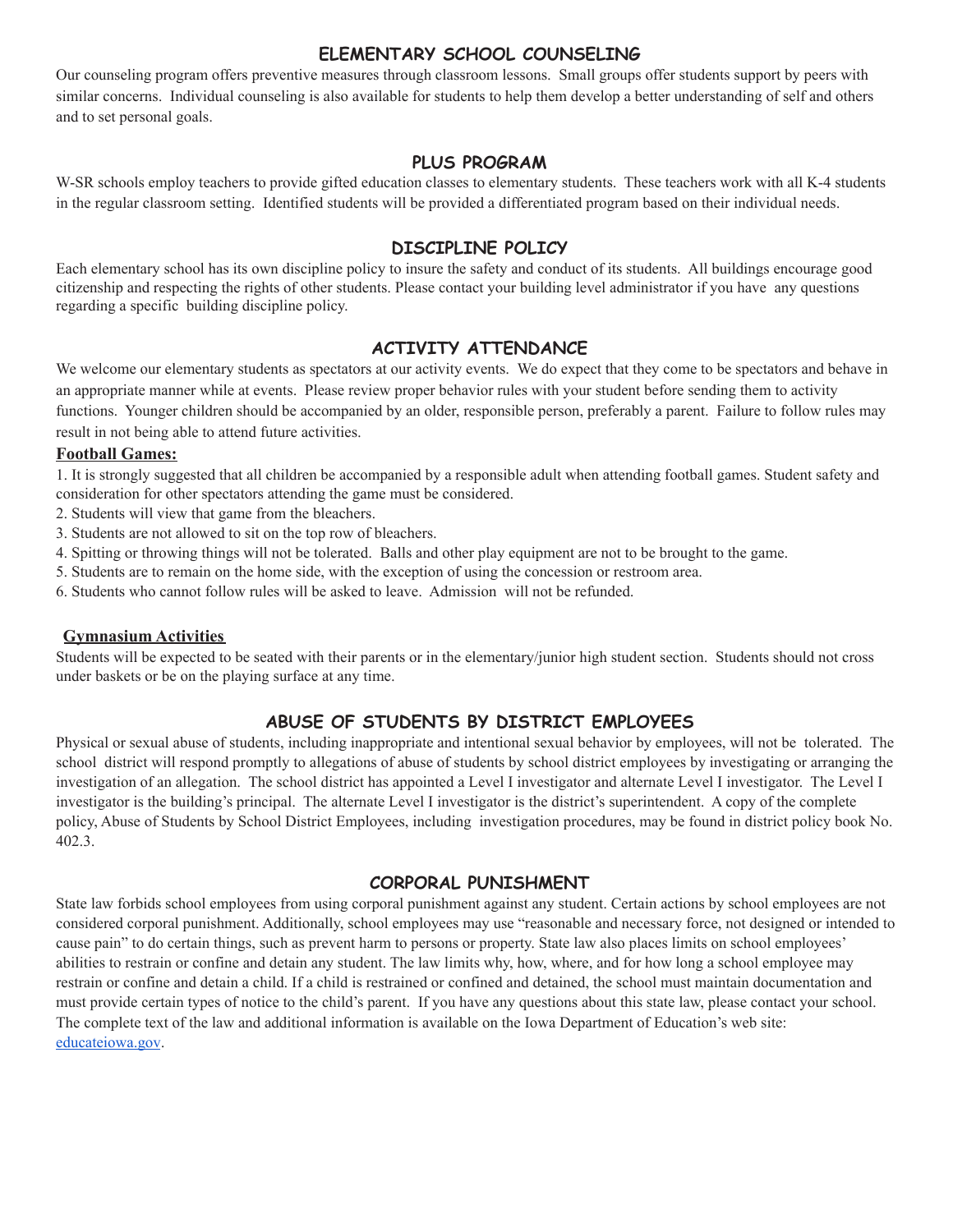# **HUMAN GROWTH AND DEVELOPMENT CURRICULUM**

In recognition of the fact that human growth and development is fundamental to all life and is of primary importance in nature, in society, and in the life of every individual; and in recognition of the fact that the essence of education is the acquisition of knowledge related to those areas that are important in society and in the lives of individuals, the board accepts the responsibility to provide information concerning human growth and development as part of the educational opportunities to students. The goals of instruction related to human growth and development and the focus of those goals are found in policy 603.5, Health Education.

Alternative instructional activities will be provided for any student whose parents choose not to have their child participate in instruction dealing with human growth and development. Parents may inspect instructional materials prior to their use in the classroom. Related policies are 605.2, Instructional Materials Selection.

# **STUDENT EXERCISE OF FREE EXPRESSION**

Students have the right to exercise freedom of speech including the right of expression in school publication. Students shall not express, publish, or distribute any materials which are obscene, which are libelous or slanderous, which encourage students to commit

unlawful acts, violate lawful school regulations, or cause a material and substantial disruption of the orderly operation of the school. There shall be no prior restraint of material prepared for official school publication except when the material violates this section.



# **VIDEO CAMERAS ON SCHOOL BUSES & SCHOOL GROUNDS**

The Waverly-Shell Rock Community School District Board of Directors has authorized the use of video cameras on school district buses and school grounds. The video cameras will be used to monitor student behavior to maintain order to promote and maintain a safe environment. Students and parents are hereby notified that the content of the video tapes may be used in a student disciplinary proceeding. The content of the video tapes are confidential student records and will be retained with other student records. Video tapes will only be retained, if necessary, for use in a student disciplinary proceeding or other matter as determined necessary by the administration. Parents may request to view video tapes of their child if the video tapes are used in a disciplinary proceeding involving their child. WSR uses surveillance cameras to monitor activity on district property. Real time and archival footage will be made available to law enforcement as needed to ensure safety of people and property. The Superintendent and Technology Director must be made aware of any intended access by said agency and the reason for that access.

# **WAIVER OF SCHOOL FEES**

Students whose families meet the income guidelines for free and reduced price lunch, the Family Investment Program (FIP), Supplemental Security Income (SSI), transportation assistance under open enrollment, or who are in foster care are eligible to have their student fees waived or partially waived. Students whose families are experiencing a temporary financial difficulty may be eligible for a temporary waiver of student fees. Parents or students who believe they may qualify for temporary financial hardship should contact the principal at registration time for a waiver form. This waiver does not carry over from year to year and must be completed annually.

# **FEDERAL LAW ON SCHOOLS AND GUNS**

In 1994, the United States Congress passed strict laws regarding schools and weapons. It is mandatory that students bringing a firearm to school be expelled for twelve calendar months. They must also be referred to law enforcement authorities. Superintendents may modify the expulsion on a case-by-case basis. A firearm is defined as any weapon which is designed to expel a projectile by the action of an explosive, the frame or receiver of any such weapon, a muffler or silencer for such a weapon, or any explosive, incendiary or poison gas.

Some schools have adopted stricter policies which include "look alike" weapons such as squirt guns or toy guns. W-SR has not adopted such a strict policy. The school does strongly discourage students bringing squirt guns, toy guns for "show and tell", or guns for demonstration speeches. W-SR policy does address other weapons and dangerous objects. Students who bring weapons other than firearms and dangerous objects will be subject to disciplinary action including suspension or expulsion. This also applies to students who use squirt or toy guns in a threatening manner. W-SR will lose all federal funds if it does not comply with the new law. As a parent, then, you can expect the law to be swiftly and strictly enforced. We feel your best course of action is to see that no guns, real or toy, are brought to school.

In response to recent national concerns about violence in the public schools, W-SR has instituted a crisis management plan. Each building may practice safety drills similar in frequency to fire and tornado drills.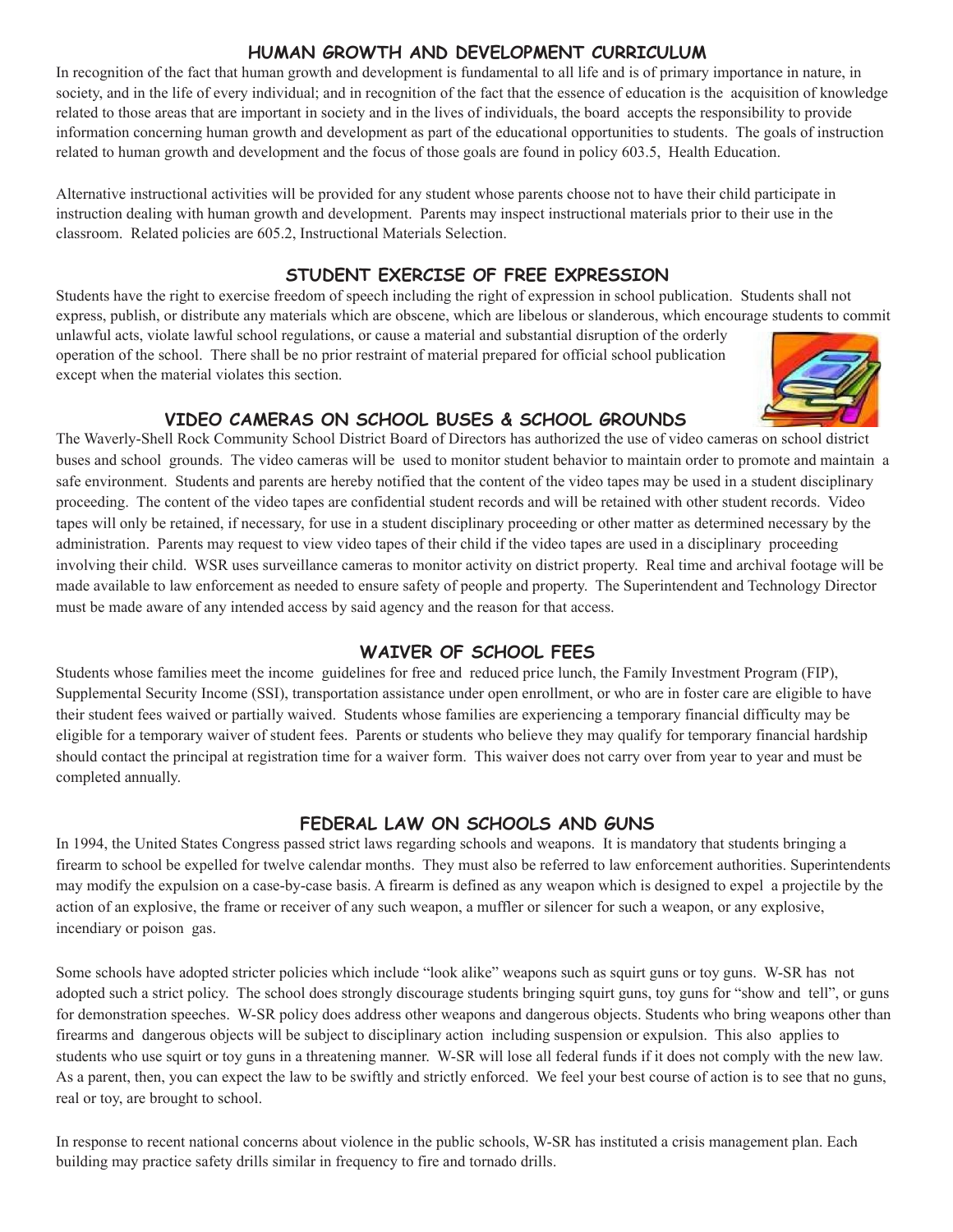# **INTERNET ACCESS NOTICE TO PARENTS**



Your child has access to electronic communication known as the Internet. The Internet is a collection of thousands of interconnected computer networks. The vast domain of information contained within Internet's libraries can provide unlimited opportunities to students. Students will be able to access the Internet through their teachers. Individual student accounts and electronic mail addresses may be issued to students at this time. If a student already has an electronic mail address, he/she may, with permission of the supervising teacher, be permitted to use the address to send and receive mail at school.



Students will be expected to abide by the following network etiquette:

- The use of the network is a privilege and may be taken away for violation of board policy or regulations. As a user of the Internet, students may be allowed access to other networks. Each network may have its own set of policies and procedures. Students will abide by the policies and procedures of these other networks.
- Students will respect all copyright and license agreements
- Students will cite all quotes, references, and sources.
- Students will only remain on the system long enough to get needed information.
- Students will apply the same privacy, ethical, and educational considerations utilized in other forms of communication.
- Student access for electronic mail will be through their own account. Students should adhere to the following guidelines: a. Others may be able to read or access the mail, so private messages should not be sent.
	- b. Delete unwanted messages immediately.
	- c. Use of objectionable language is prohibited.
	- d. Always sign messages.
	- e. Always acknowledge receipt of a document or file.
- Students accessing Internet services that have a cost involved will be responsible for payment of those costs.

# If you do not want your child to have access to the Internet, you must annually notify your child's **principal in writing.**

# **ASBESTOS MANAGEMENT PLAN**

The asbestos management plan for the Waverly-Shell Rock Community School District is located at the office of the Director of Maintenance and Transportation Service, 1300 35th Street N.W., Waverly, Iowa 50677.

# **ANTI-HARASSMENT/ANTI-BULLYING**

"Harassment and "bullying" shall be construed to mean any electronic, written, verbal, or physical act or conduct toward a student which is based on any actual or perceived trait or characteristic of the student and which creates an objectively hostile school environment that meets one or more of the following conditions: 1) Places the student in reasonable fear of harm to the student's person or property, 2) Has a substantially detrimental effect on the student's physical or mental health, 3) Has the effect of substantially interfering with a student's academic performance, 4) Has the effect of substantially interfering with the student's ability to participate in or benefit from the services, activities, or privileges provided by a school.

## **SEARCHES**

Waverly-Shell Rock Community School District hereby gives notice that periodic inspections and/or searches may occur in any school-owned property. Examples of school-owned property include, but are not limited to, lockers, desks, and other storage areas. These periodic inspections and/or searches may be announced or unannounced, and will be conducted by an administrator in the presence of the student or another person.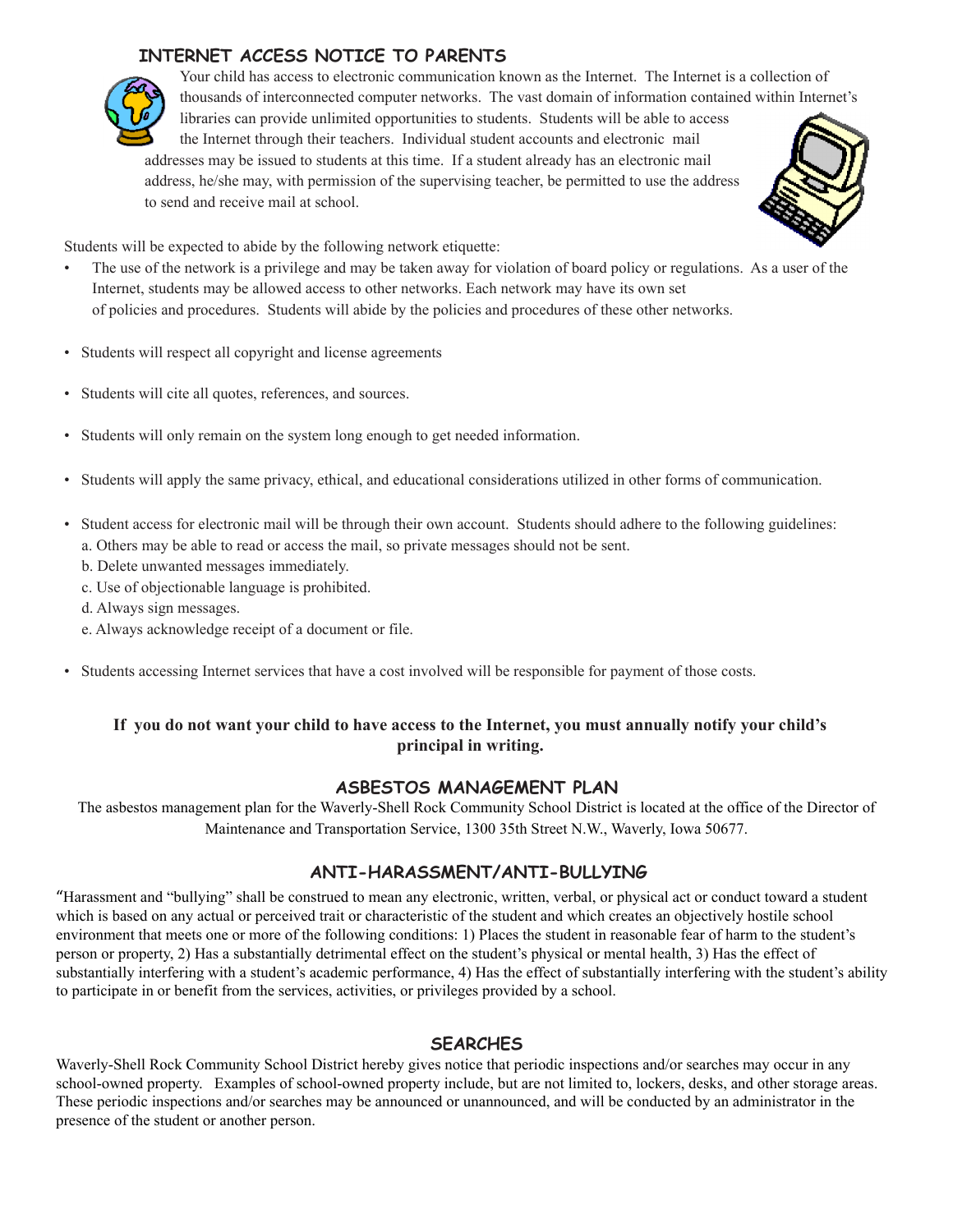# **SECTION 504 NOTICE OF NONDISCRIMINATION**

Students, parents, employees and others doing business with or performing services for the Waverly-Shell Rock Community School District are hereby notified that this school district does not discriminate on the basis of race, color, age (except students), religion, national origin, creed, sex, marital status, sexual orientation, gender identity, socioeconomic status, or disability in admission or access to, or treatment in, its programs and activities. The school district does not discriminate on the basis of race, color, age (except students), religion, national origin, creed, sex, marital status, sexual orientation, gender identity, socioeconomic status, or disability in admission or access to, or treatment in, its hiring and employment practices. Any person having inquiries concerning the school district's compliance with the regulations implementing Title VI, Title VII, Title IX, the Americans with Disabilities Act (ADA), § 504 or Iowa Code § 280.3 is directed to contact:

Katie Johnston, Director of Educational Services W-SR Middle School, 501 Heritage Way, Waverly, Iowa 50677 319-352-3632 Or Abby Meester, Human Resources Director

1415 4th Ave. SW, 319-352-3630

[abby.meester@wsr.k12.ia.us](mailto:abby.meester@wsr.k12.ia.us)

who have been designated by the school district to coordinate the school district's efforts to comply with the regulations implementing Title VI, Title VII, Title IX, the ADA, § 504 and Iowa Code 280.3.(2011) **Series 100 - School District**

### Grievance Procedure Code No. 102.-R1

Students, parents of students, employees, and applicants for employment in the school district will have the right to file a formal complaint alleging discrimination under federal or state regulations requiring non-discrimination in programs and employment.

Level One - Principal, Immediate Supervisor or Personnel Contact Person

(Informal and Optional - may be bypassed by the grievant)

Employees with a complaint of discrimination based upon their race, color, age (except students), religion, national origin, creed, sex, marital status, sexual orientation, gender identity, socioeconomic status, or disability in admission or access to, or treatment in, its programs, policies, and activities are encouraged to first discuss it with their immediate supervisor, with the objective of resolving the matter informally. An applicant for employment with a complaint of discrimination based upon their race, color, age (except students), religion, national origin, creed, sex, marital status, sexual orientation, gender identity, socioeconomic status, or disability in admission or access to, or treatment in, its hiring and employment practices are encouraged to first discuss it with the personnel contact person. This paragraph is for employees and "marital status" isn't a protected class for employees.

A student, or a parent of a student, with a complaint of discrimination based upon their race, color, age (except students), religion, national origin, creed, sex, marital status, sexual orientation, gender identity, socioeconomic status, or disability in admission or access to, or treatment in, its programs, policies, and activities are encouraged to discuss it with the instructor, counselor, supervisor, building administrator, program administrator or personnel contact person directly involved.

### Level Two - Compliance Officer

If the grievance is not resolved at Level One and the grievant wishes to pursue the grievance, the grievant may formalize it by filing a complaint in writing on a Grievance Filing Form, which may be obtained from the Compliance Officer. The complaint will state the nature of the grievance and the remedy requested. The filing of the formal, written complaint at Level Two must be within 15 working days from the date of the event giving rise to the grievance, or from the date the grievant could reasonably become aware of such occurrence. The grievant may request that a meeting concerning the complaint be held with the Compliance Officer. A minor student may be accompanied at that meeting by a parent or guardian. The Compliance Officer will investigate the complaint and attempt to resolve it. A written report from the Compliance Officer regarding action taken will be sent to the involved parties within a reasonable time after receipt of the complaint.

### Level Three - Superintendent/Administrator

If the complaint is not resolved at Level Two, the grievant may appeal it to Level Three by presenting a written appeal to the superintendent within five working days after the grievant receives the report from the Compliance Officer the grievant may request a meeting with the superintendent. The superintendent may request a meeting with the grievant to discuss the appeal. A decision will be rendered by the superintendent within a reasonable time after the receipt of the written appeal. If, in cases of disability grievances at the elementary and secondary level, the issue is not resolved through the grievance process, the parents have a right to an impartial hearing to resolve the issue.